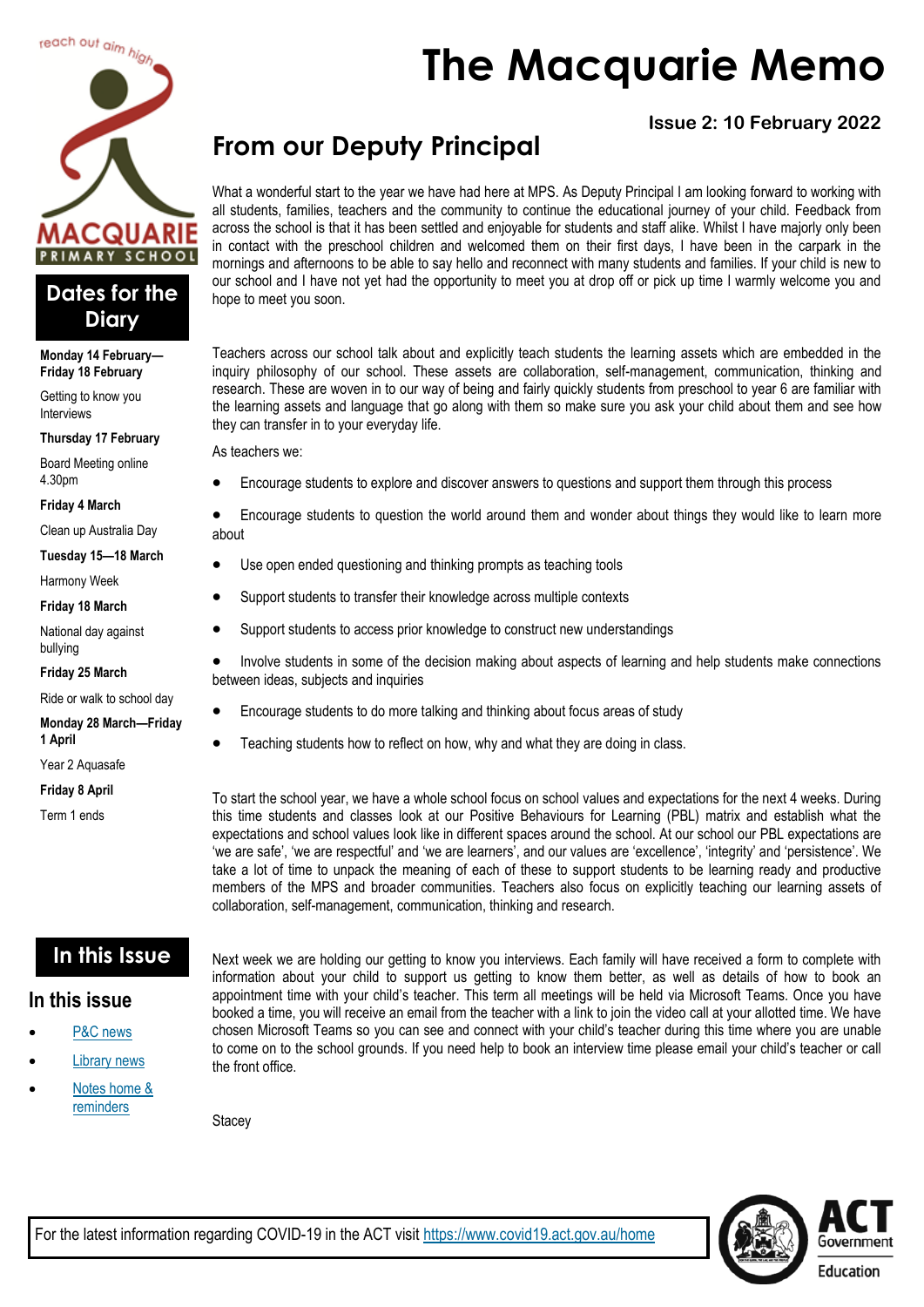#### **Birthday Food**

<span id="page-1-0"></span>With current Covid restrictions we are unable to share food at school. This includes birthday cakes, lolly bags etc. We request families don't send in food to celebrate birthdays. We appreciate this is a change for families but hope you can understand the reasoning behind it. We want to keep everyone as safe as possible. Teachers are celebrating with students and making their day special in other ways.

#### **Sunscreen**

We are a SunSmart school. We are happy to qive children reminders to wear sunscreen if they. bring their own along in their bag. If your child brings sunscreen please let the teacher know.

### **NEWS FROM THE P&C**

**From the Acting President:** Thank you to everyone who attended the AGM on Tuesday evening. Congratulations to everyone who has been appointed a position on the P&C for 2022.

- President (Office Bearer): Carlos Nunez
- Vice President maximum of two (Office Bearer): Lauren Johnston
- Treasurer (Office Bearer): Belinda Ryan
- Assistant Treasurer (Office Bearer): Sheree Murray
- Secretary (Office Bearer): *vacant – Celia Rideaux (Acting)*
- Public Officer: Lauren Clancy
- ACT P&C Council Delegate: Naomi Sheehan
- Breakfast Club Coordinator: Fleur Roddam
- Canteen/Special Lunch Coordinator: Jess McDarmont
- Class Parent Representatives Coordinator: Alethea White
- Communications Coordinator: Fleur Roddam
- Events and Fundraising Coordinator: *vacant – Fleur Roddam (Acting)*
- Gardens and Grounds Coordinator: Chris Hollins
- Grants Coordinator: Lauren Johnston
- Preschool Representative: *vacant*
- Uniform Shop Coordinator(s): Liz Watterson & Sheree Murray.

We still have a few vacant positions, so please contact [macquariepandc@gmail.com](mailto:macquariepandc@gmail.com) asap if you are able to fill one of the roles.

**Uniform Shop:** The P&C Uniform Shop is located in the Tidbinbilla Building. It is run by volunteers and sells new uniforms as close to cost price as possible, and second-hand items for \$2 and \$5. Open times are: Mondays 8:45 - 9:15am, Wednesdays 3:00 - 3:30pm, and Fridays 8:45 - 9:15am.

Cash and card payments are accepted. Orders can also be placed online at [www.flexischools.com.au.](https://aus01.safelinks.protection.outlook.com/?url=http%3A%2F%2Fwww.flexischools.com.au%2F&data=04%7C01%7C%7Cd71b10f119f145bb105a08d9e9f5fb53%7Cf1d4a8326c2144759bf48cc7e9044a29%7C0%7C0%7C637798065375510887%7CUnknown%7CTWFpbGZsb3d8eyJWIjoiMC4wLjAwMDAiLCJQIjoi) No need to collect online orders - they will be sent home with students. Any questions can be sent to [uniforms.mps@gmail.com.](mailto:uniforms.mps@gmail.com) Donations of pre-loved uniform items are gratefully accepted during open times.

\*\*Volunteer needed. The Uniform shop is looking for a volunteer once a fortnight on Wednesday afternoons. Get in touch with Liz: [uniforms.mps@gmail.com i](mailto:uniforms.mps@gmail.com)f you can help.

**Canteen:** Canteen is back up and running. Orders can be placed via Flexischools with a strict cut off of 8.30am Friday mornings. To top up your existing account or set up an account for new students head to flexischools.com.au or install the app to your phone. There has been some changes to the menu this year, so log onto Flexischools and check it out. Vegetarian, gluten free and halal dietary requirements are catered for.

**Class Parent Representatives:** If you would like to volunteer as class parent representative for your child's class in 2022, please let us know by emailing [classparentrepsmps@gmail.com.](mailto:classparentrepsmps@gmail.com) Class Parent Reps communicate with their child's class every so often to advise on class or school activities, P&C events and information, as well as any other social events or opportunities that we can be part of with the Macquarie Primary Community. It really only takes a few minutes every couple of weeks to send an email out to your class. We currently have 6 classes with Parents Reps, but there are still 12 without one. Please consider this role if you can.

**Macquarie Community Netball Team** If your child (girl or boy) from year '

2-6 is interested in playing Saturday morning Netball this year, please fill out the attached form and email it to: Deb [debstuhome@gmail.com.](mailto:debstuhome@gmail.com) Forms must be returned by Friday 18 February 2022.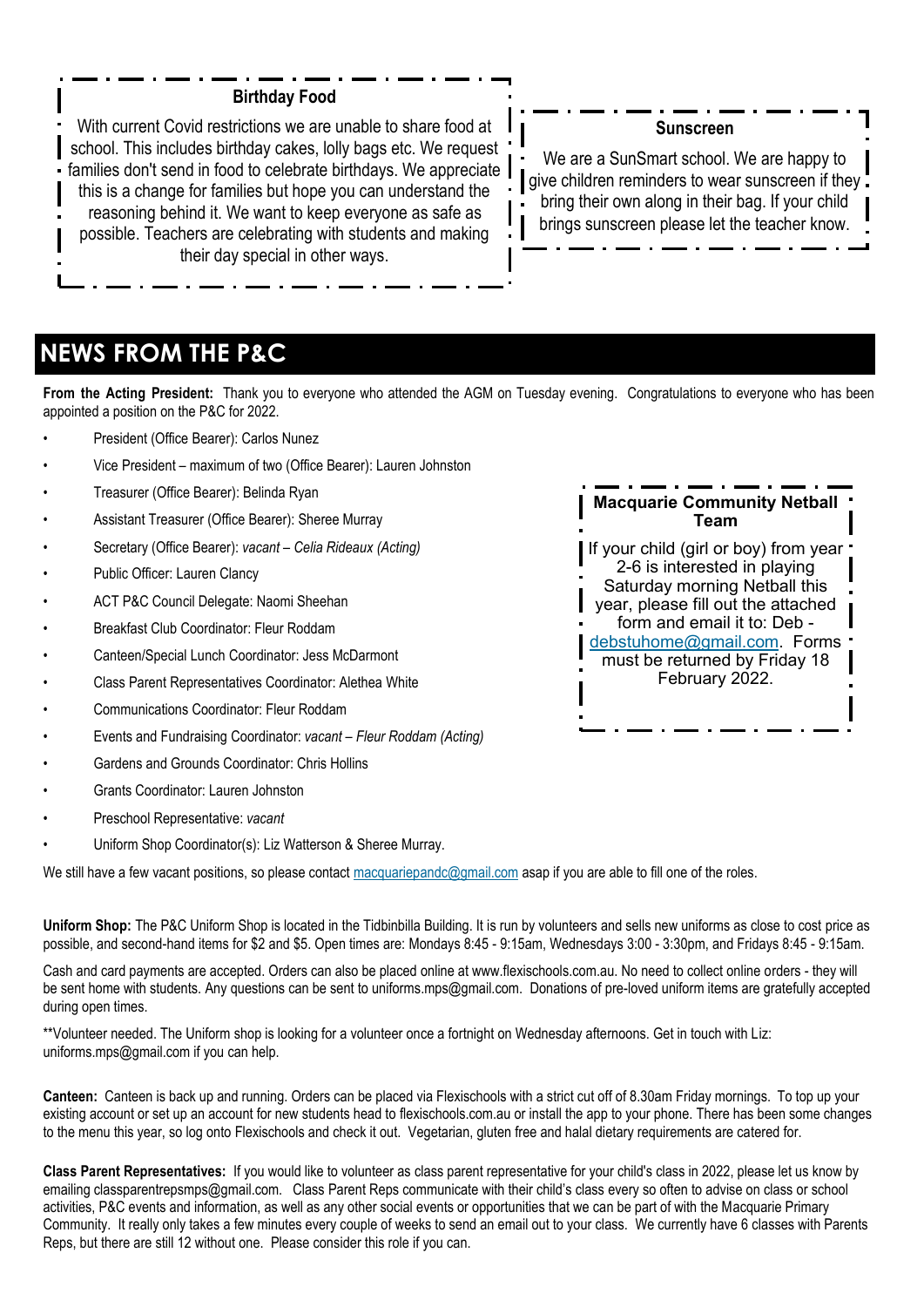### <span id="page-2-0"></span>**LIBRARY NEWS**

Bookclub – Issue 1 orders are due by this **Sunday February 13**. We can only accept online orders, so please head to the parent payment page at [www.scholastic.com.au/loop](http://www.scholastic.com.au/loop) (also available as an app – "Book Clubs Loop for Parents"). You will need to create a login if this is your first order. Orders are sent to the school for distribution; there is also a home delivery option but postage costs will be added to your order.

# **IT'S THEIR TURN**

There are many benefits of getting your children vaccinated against COVID-19:

- To protect them although children are at lower risk of serious illness, they are not immune from COVID-19.
- To protect others younger people and children experience the highest rates of COVID-19 and are one of the biggest spreaders of the virus. Children who are vaccinated are less likely to pass the virus onto others.
- Less disruption from school being vaccinated will make your child less likely to experience disruption from school, socialising with others and doing other activities they love.

Find out more at [covid19.act.gov.au/vaccinechildren](http://www.covid19.act.gov.au/vaccinechildren)



# **2022 STATIONERY SUPPLIES**

Notes have been sent home regarding 2022 stationery supplies for students. Each year stationery supplies are ordered in bulk and delivered to your child's classroom prior to the commencement of the school year to assist in setting up students for learning success in 2022. The pack has all the necessary consumable items your child will need throughout 2022.

Cashless payments are preferred. Payment options are listed on the following page.

| 2022 year level     | Price of Pack before 4 February | Price of pack after 4 February |
|---------------------|---------------------------------|--------------------------------|
| Preschool           | \$40                            | \$45                           |
| Kindergarten        | \$70                            | \$75                           |
| Year 1              | \$65                            | \$70                           |
| Year <sub>2</sub>   | \$55                            | \$60                           |
| Year 3              | \$60                            | \$65                           |
| Year 4              | \$50                            | \$55                           |
| Year 5              | \$55                            | \$60                           |
| Year <sub>6</sub>   | \$45                            | \$50                           |
| Small group program | \$35                            | \$40                           |

# **SCHOOL PHOTOS: RELEASE OF PERSONAL INFORMATION TO MASTER SCHOOL PORTRAITS (MSP PHOTOGRAPHY)**

On enrolment at Macquarie Primary School you provided the school with personal information that assists us to support the educational needs of your child/ren while they are enrolled in an ACT Government school. The ACT Information Privacy Act 2014 states that this information cannot be used or released without satisfying certain conditions. MSP Photography will be returning for school photos this year in term 1. They have requested your child's name, student ID and class. If you do not consent to include your child in this year's school photos please complete the slip below and return it to the Front Office as soon as possible.

|  |  | I do not give permission for my child/ren |  |  |
|--|--|-------------------------------------------|--|--|

In class/es \_\_\_\_\_\_\_\_\_\_\_\_\_\_\_\_\_\_\_\_\_\_\_\_ to be included in the 2022 school photos.

Signed \_\_\_\_\_\_\_\_\_\_\_\_\_\_\_\_\_\_\_\_\_\_\_\_\_\_\_\_\_\_ Parent Name \_\_\_\_\_\_\_\_\_\_\_\_\_\_\_\_\_\_\_\_\_\_\_\_\_\_\_\_\_\_\_\_\_\_\_\_\_\_ Date \_\_\_/\_\_\_/\_\_\_